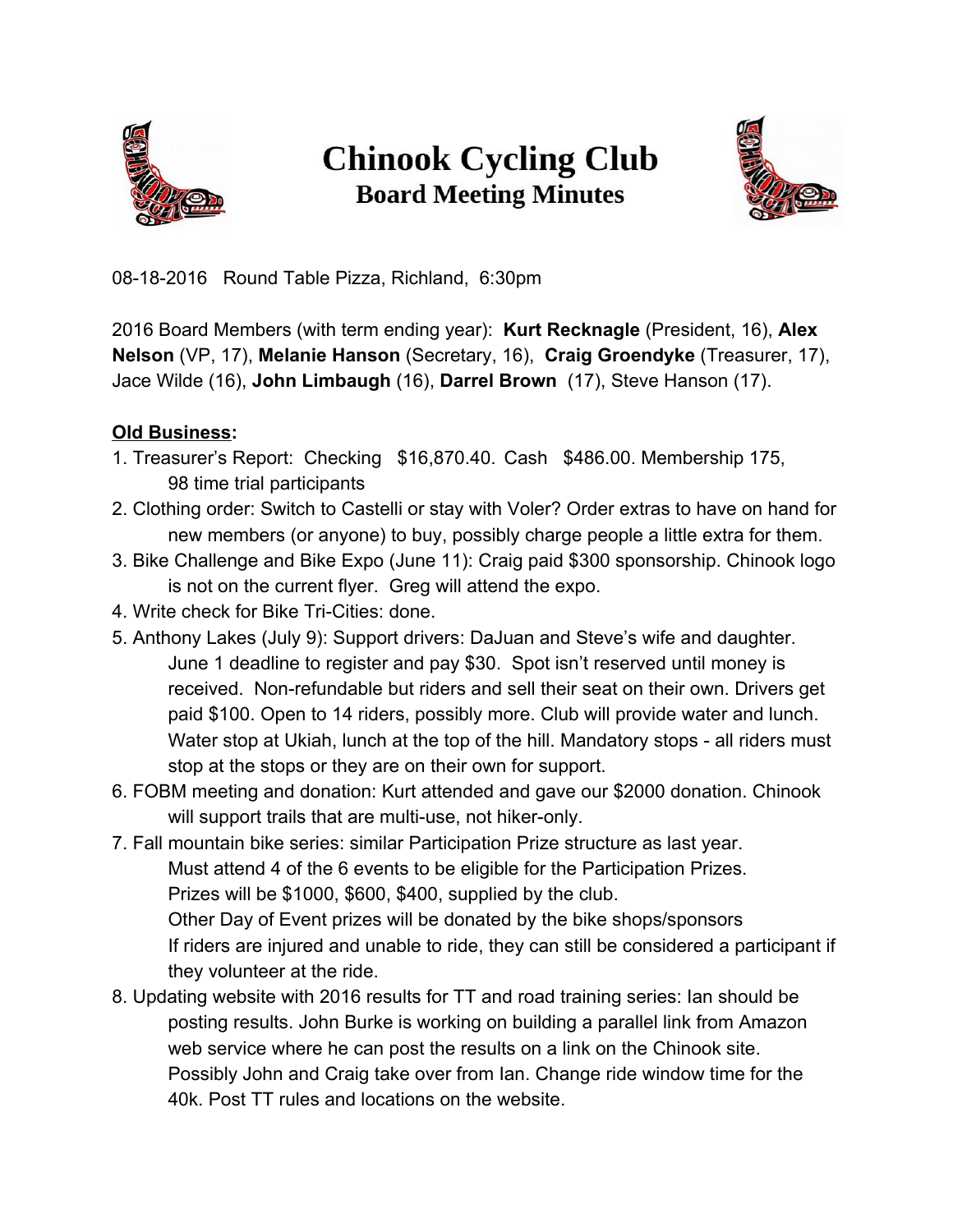- 9. Other: Kurt will follow up with Brad Kelly
	- Change to annual sponsorships. Ask Mark Hall if he would like to be a sponsor. Kurt and Melanie will work on letters to donors.

With the extra money we could give away helmets to community organizations, have a club BBQ and/or other social events, give out more prizes and money at events to try to get more participation.

Possibility of having a mountain bike crit -  $\frac{1}{2}$  road and  $\frac{1}{2}$  trail. Greg is interested. Van roof needs to be painted. Greg will get a quote. Dent should also be fixed. Chinook dynamic has changed. Small Chinook group rides and several small independent rides. Possibly advertise rides as certain intensity levels, ie. Saturdays are long and difficult and Sundays could be a little more mellow. Same with Monday and Wednesday rides.

## **New Business:**

- 1. Treasurer's report: Checking: \$12,075.92 Cash: \$567 Membership: 194
- 2. Monday/Wednesday group ride attendance: consider at later start time (6:15?) for rides next year. Poll people to find out if there is interest.
- 3. Clothing order update: ships out this week. For the future, look at other brand options: Castelli, Craft, Jakroo. Get sample kits of the team lines Possible design change?
- 4. Anthony Lakes ride: re-scheduled for September 17. May do an alternate route. Darrel will work on it and let everyone know the options.
- 5. Social event: September 10 at Kurt's house. Approximately 30 people are signed up so far. Get tables from Greg.
- 6. Tuesday night cyclocross training: starts the first week after TT series ends. Cross and mountain bikes welcome. Consider meeting at Columbia Park on Tuesdays and Chamna on Thursdays.
- 7. TT series trophies: Craig did a fine job making them.
- 8. Fall mountain bike training series: Dates and locations are set. Flyer is not published